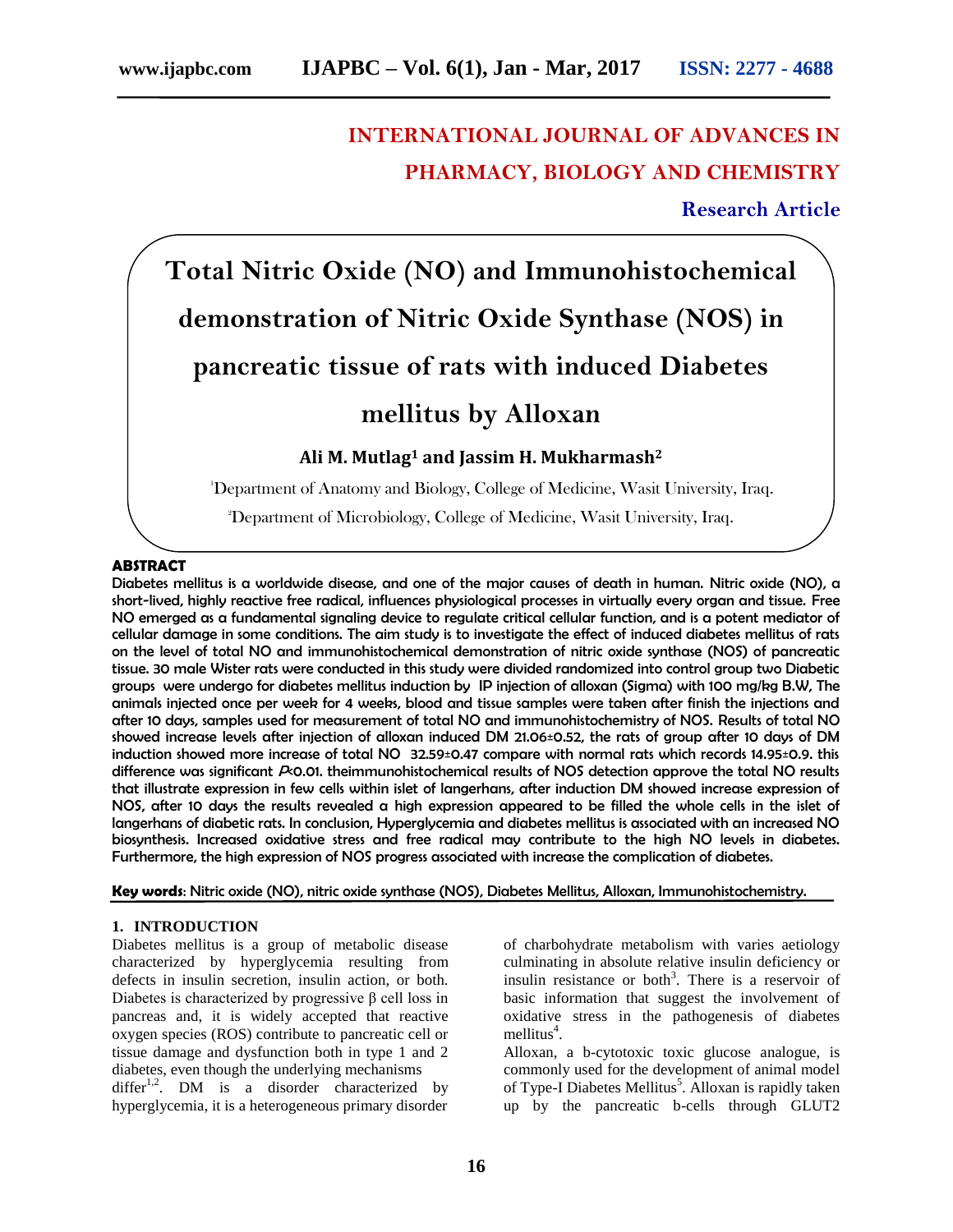receptors  $6, 7$ . NO, a short-lived, highly reactive free radical, influence physiological processes in virtually every organ and tissue, Muriel<sup>8</sup> and Sydow *et al.*<sup>9</sup> mentioned that free radical NO emerged as a fundamental signaling device to regulate some critical cellular function. Furthermore, this case considers a potent mediator of cellular damage in several conditions. Ghosh and Darzi<sup>10</sup> reported that free radical NO exhibits a remarkably broad spectrum of functions, including neurotransmission and memory formation, regulation of blood pressure, mediation of the bactericidal and tumoricidal activity, and liver regeneration. In addition, free radical NO is produced from the amino acid L-arginine through reaction catalyzed by the enzymes nitric oxide synthase (NOS).

The present study aims to investigate the effect of induced diabetes mellitus of rats on the level of total NO and immunohistochemical demonstration of NOS of pancreatic tissue.

# **2. MATERIAL AND METHODS**

#### **2.1. Study design and animals groups**

The study was carried out in laboratories of college of medicine – Wasit University, Iraq, from the period of December 2015 – April 2016. 30 male Wister rats were conducted in this study purchased from Institute of fertility and embryology research, Al-Nahrain University, and maintained in cages (3 rats/cage) under controlled temperature  $(20 - 22^{\circ}C)$  and lighting conditions. The animals were fed a standard pellet diet and water ad libitum. Experimental protocols met the "Guidelines of Animal Experimentation, After 7 days of acclimatization, the animals were divided randomized into two experimental groups and third control group ( $n = 10$ ) of each) which received saline IP, and two Diabetic groups were undergo for diabetes mellitus induction by IP injection of alloxan (Sigma) with 100 mg/kg B.W. The animals injected once per week for 4 weeks. After induction of diabetes mellitus (FSB > 200 mg/dl consider to be a diabetic) the animals of one of diabetes group were euthanized immediately , animals of other group were euthanized after 10 days of DM induction, Blood and pancreas tissue samples collected for total NO and immunohistochemistry of NOS detection respectively. The blood sugar of rats was estimated by Glucometer (Accua check glucometer, USA) using commercially available glucostix reagent strips.

#### **2.2. Measurement of Total NO**

Total NO was measured by the Griess reagent method using a kit purchased from Promega (USA) and according to the manufacturer's instructions.

Briefly, standard dilutions were prepared to establish a standard curve and allowed the sulfanilamide solution and N-(1-naphthyl) ethylene diamine dihydrochloride (NED) solution to equilibrate to room temperature (15–30 min). There was 50µL of serum added from each sample to duplicate wells of a 96-well plate. 50 µL of the sulfanilamide was dispensed to each well, incubate the plate for 10 min at room temperature, protected from the light. There was 50  $\mu$ L of the NED solution dispensed, then incubated again at room temperature for 10 min, protected from the light. The solution changed to a purple/magenta color. The absorbance of each well was determined in a plate reader at 535 nm and calculated the nitrite concentrations of the samples after constructing a standard reference curve.

### **2.3. Immunohistochemistry**

NO synthase primary antibody (Sigma, USA), Streptavidin-biotin-peroxidase compound(SABC), 3,3\_-diaminobenzidine (DAB), biotinylatedgoatanti rabbit IgG and bovine serum albumin (BSA) were purchased from BosterBio (CA). Pancreatic tissues samples were fixed in 10% formalin, dehydrated in ethanol, embedded in paraffin wax and sectioned at 5 µm thick. After dewaxing, rehydration, inactivation of endogenous enzymes with  $3\%$  H<sub>2</sub>O<sub>2</sub> for 30 min, washing in D.W. then we added 5% BSA (confining liquid) and incubated at room temperature for 20 min. The sections were incubated in primary antibodies against NO for 14 hrs at 4◦C and washed in PBS. Biotinylated goat anti-rabbit IgG (secondary antibody) incubation for 30 min at 20–37◦C, after that washing and incubated in SABC 37◦C for 30 min. After a final wash, tissues were stained with DAB for 30 min, counter-stained with Harris hematoxylin, and mounting.

# **2.4. Statistical Analysis**

All values were expressed as the mean  $\pm$  SEM. The data were analyzed by the Student's *t*-test. Numbers per group were as indicated. *P* value less than 0.05 was considered statistically significant.

# **3. RESULTS**

#### **3.1. Fasting Blood glucose**

Table 1 were summarized the results of fasting blood sugar of the rats of control group and diabetic groups before starting and after induction of diabetes mellitus with alloxan injection. In the control group the results of blood sugar were  $89.31 \pm 0.95$  mg/dl and 91.46±0.82 mg/dl, at starting and after finish the experiment respectively, while in the animals of diabetic group recoded  $93.44 \pm 1.06$  and  $495.52 \pm 0.75$ before and after alloxan injection respectively, the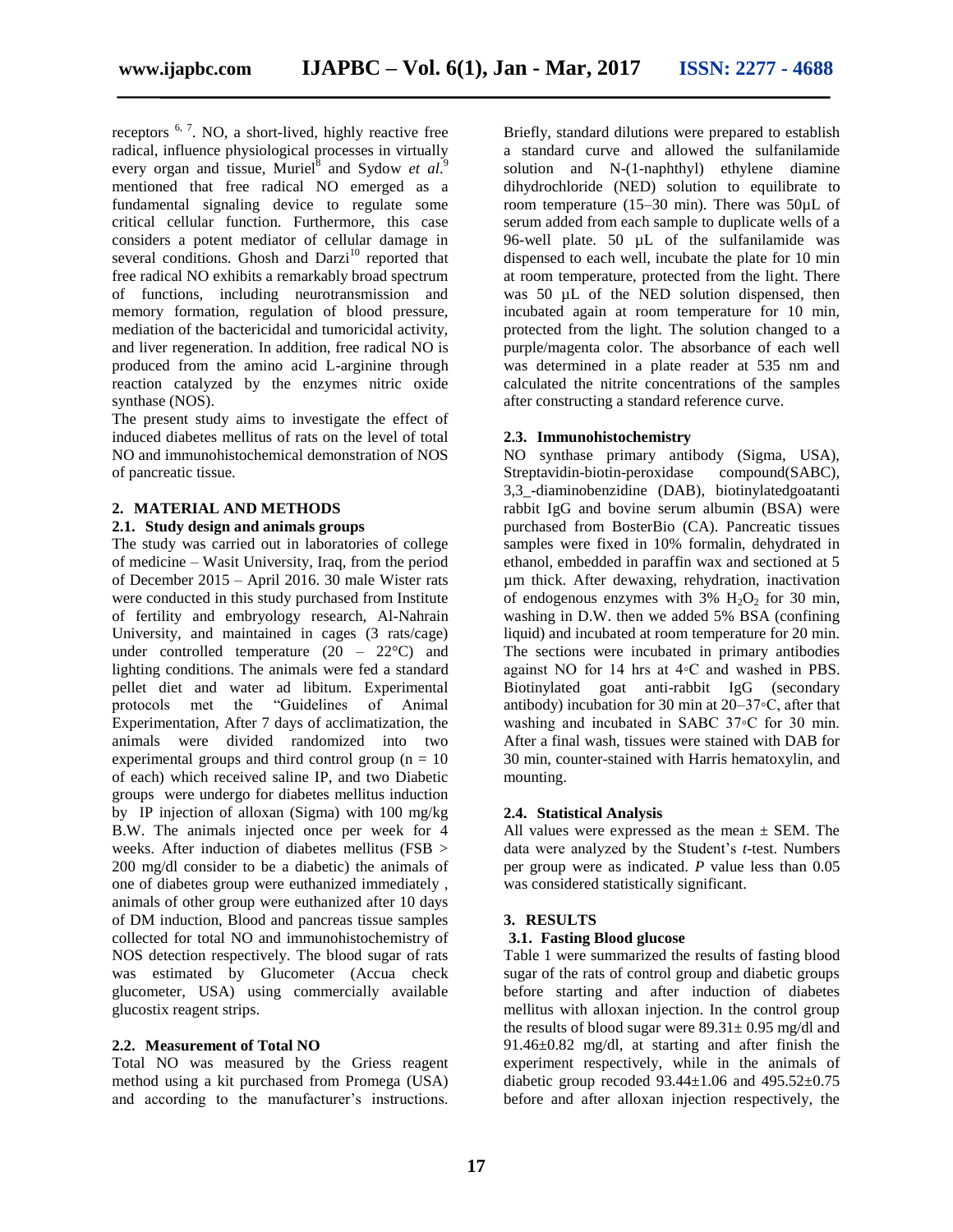results of fasting blood sugar on 10 days after DM induction were 524.4±0.54, the statistical analysis of blood sugar concentrations explained a highly significant *P*<0.01compared with normal and control records.

### **3.2. Total Nitric Oxide (NO)**

The results of total nitric oxide were summarized in (Table 2) represented as mean±SEM , briefly the results of control animals showed similar records 14.95±0.9, after alloxan injection and induced DM, NO increased than record of control group, the results were  $21.06 \pm 0.52$ , this difference compare with control statistically was significant *P*<0.01, after 10 days of DM induction the total nitric oxide revealed more increase in concentrations  $32.59 \pm 0.47$ , this decrease was significantly compared with control and the step after injection *P*<0.01.

## **3.3. Immunohistochemistry results.**

The biochemical results of total nitric oxide approved by immunohistochemistry demonstration of nitric oxide synthase of the diabetic animals, the results of control animals a few cells revealed expression of NOS in islet of Langerhans of the pancreatic tissue as shown in (Figure 1), after injection of alloxan and induced DM the immunohistochemical results revealed a markedly increase of NOS expression in the cells in islet of Langerhans of those animals which illustrated in (Figure 2- A,B), after 10 days of injection the NOS expression showed a more increased expression of NOS than at time of DM induction revealed to fill the whole cells in islet of Langerhans attributed to adverse effect of diabetes millets on the expression and production of nitric oxide in the pancreatic tissue especially in islets of Langerhans as shown in (Figure -3 (A,B).

# **4. DISCUSSION**

The present study was conducted to investigate the total NO and in situ demonstration in rats with induced DM, the study showed increase the level of NO and NOS expression in the animal with diabetes mellitus compare with normal rats this changes come parallel with progression with DM prognosis, we attempted to identify the hypothesis the effect of DM on NO levels. Several lines of evidence have shown that diabetes mellitus and complication therefore from the disorder can arise due to oxidative stress, a fewer publishes reported previously concerning with effects of diabetes mellitus on the nitric oxide and nitric oxide synthase , diabetes mellitus in rats induced by alloxan administration attributable to a specific irreversible toxic effect of alloxan on beta cell of pancreas. Alloxan is rapidly reduced in the body forming dialuric acid that undergoes auto-oxidation yielding detectable amounts of hydrogen peroxide, superoxide anion, and hydroxyl free radicals. Mir and Darzi<sup>11</sup> observed thatthese reduced species of oxygen, particularly the extremely reactive OH radical, are believed to initiate alloxan-based attack on beta cells. The deleterious effects of alloxan causing hyperglycaemia, might be due to rapid inhibition of insulin secretary mechanism. Once Nitric oxide represent a free radical molecules which focuses the effect of hyperglycemia of product NO and NOS, Nitric oxide is likely to be involved in the defective insulin-mediated stimulation of blood flow in type 2 diabetes  $12$  as well as in the pathogenesis of diabetic nephropathy  $^{13}$ . Zierath *et al.*<sup>14</sup> reported that the stimulation of NOS activity is downstream effect of Akt activation by insulin. Therefore, insulin resistance may be leading to reduce nitric oxide production in type 2 diabetes.

A previous study revealed the site of NOx production is likely the endothelial cells, which express the bulk of constitutive NOS activity responsible for NO release into the bloodstream<sup>15</sup>. Whether the observed defects in NOx metabolism are due to diabetes itself, to the accompanying nephropathy or to insulin resistance, possibly amplified by hypertension $14$ .

On the other hand insulin, besides its stimulatory effect on NOx production, also increased NOx removal. It has recently been demonstrated that the prolonged exposure of endothelial cells to high glucose increases both NO and superoxide anion production <sup>16</sup>. The increase in NO is due to increased expression of NOS mRNA and NOS protein expression. Although NO metabolites may be increased in diabetes, bioactive NO is reduced which might be explained by increase in superoxide production which overrules the increased NO and decreases its bioavailability by reacting with  $it^{17}$ . That approved our results detecting the effect of diabetes on NO and the increase of NO and NOS levels come due to the diabetes mellitus.

Ramakrishna and Rama<sup>18</sup> demonstrated that due to alloxan is an effective pro-oxidant to ß cells of the pancreatic islets of Langerhans cause single stranded breaks in the islets cell DNA. It is now recognized that sustained hyperglycemia in diabetic patients, causes protein glycation and genertates free radicals through auto oxidation and polyol pathway  $19$  high levels of free radicals with concurrent decline of antioxidant defence mechanism may lead to the damage of cellular organelles and enzymes <sup>20</sup> this can culminate in increased lipid peroxidation and development of insulin resistance, which may consequently promote the development of promote the development of complications of diabetes mellitus.<sup>21</sup>. NOS from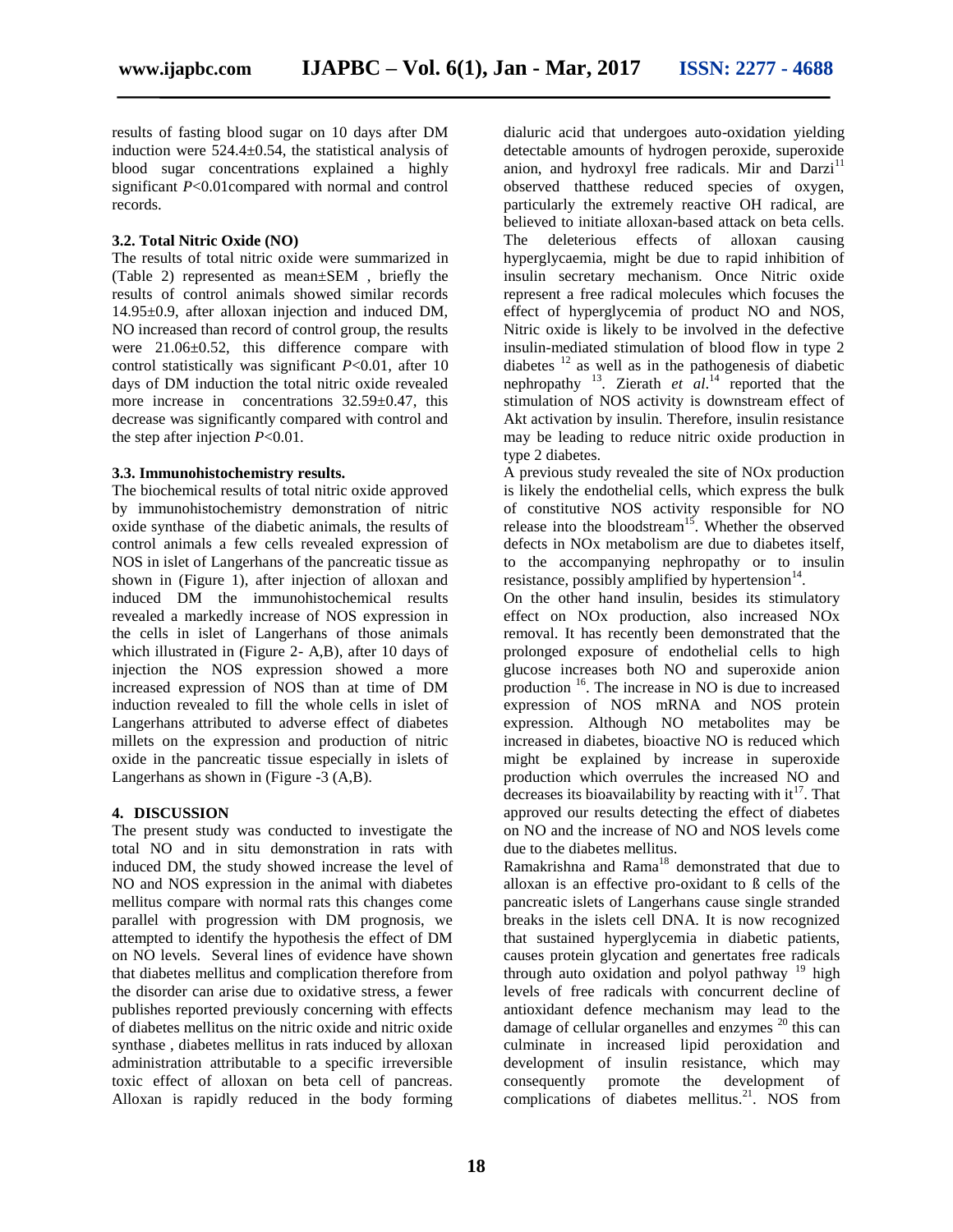which NO is derived, is a pH dependent enzyme. Tessari *et al.*<sup>21</sup> mentioned that NOS is active slightly in alkaline conditions, but is suppressed in acidic conditions. In diabetes, glycolysis and ketoacidosis force pH toward acidic conditions.

Asymmetrical dimethyl arginine (ADMA) normally, does not accumulate in the blood because it is rapidly eliminated in the urine through normal kidney function, may prevent the elimination of the major NOS inhibitor, ADMA, thereby limiting the production of NO $^{22}$ .

#### **CONCLUSION**

Hyperglycemia and diabetes mellitus is associated with an increased NO biosynthesis. Increased oxidative stress and free radical may contribute to the high NO levels in diabetes. Furthermore, the high expression of NOS progress associated with increase the complication of diabetes.

#### **ACKNOWLEDGMENTS**

We are grateful to the staff of animal house unit/ College of Science / Wasit University, especially Dr. Zina. In addition, we thankful for staff Microbiology and Histology laboratory departments / College of Medicine / Wasit University for providing requirements and support this work. Furthermore, we are grateful to Dr. Shaima for outstanding efforts.

| Animal group     | <b>Normal state</b> | After CdCl <sub>2</sub> injection | 7 days after injection |
|------------------|---------------------|-----------------------------------|------------------------|
| Control group    | $89.31 \pm 0.95$    | $93.44 \pm 0.86$                  | $92.56 \pm 0.82$       |
| Diabetic group * | $91.46 \pm 1.06$    | $495.52 \pm 0.75$                 | $524.4+0.54$           |

**Table 1** The concentrations of fasting blood sugar of animals groups (mg/dl).

(\*) difference between the diabetic conditions and control records significant  $(P<0.01)$ 

**Table 2** The concentrations of total nitric oxide (NO) of animals groups ( $\mu$ mol/L).

| Animal group      | <b>Normal state</b> | After CdCl <sub>2</sub> injection | 7 days after injection |
|-------------------|---------------------|-----------------------------------|------------------------|
| Control group     | $14.95 + 0.9$       | $14.58 \pm 0.69$                  | $13.92 \pm 0.55$       |
| Diabetic group ** | 14.86±0.5           | $21.06 \pm 0.52$                  | $32.59 \pm 0.47$       |

(\*\*) difference between the diabetic conditions and control records significant (*P*<0.01)



**Figure 1**

Immunohistochemistry of NOS detection in cells islet of Langerhans of pancreas of rat of control group, only few cells showed the expression (arrows) of NOS. (X400)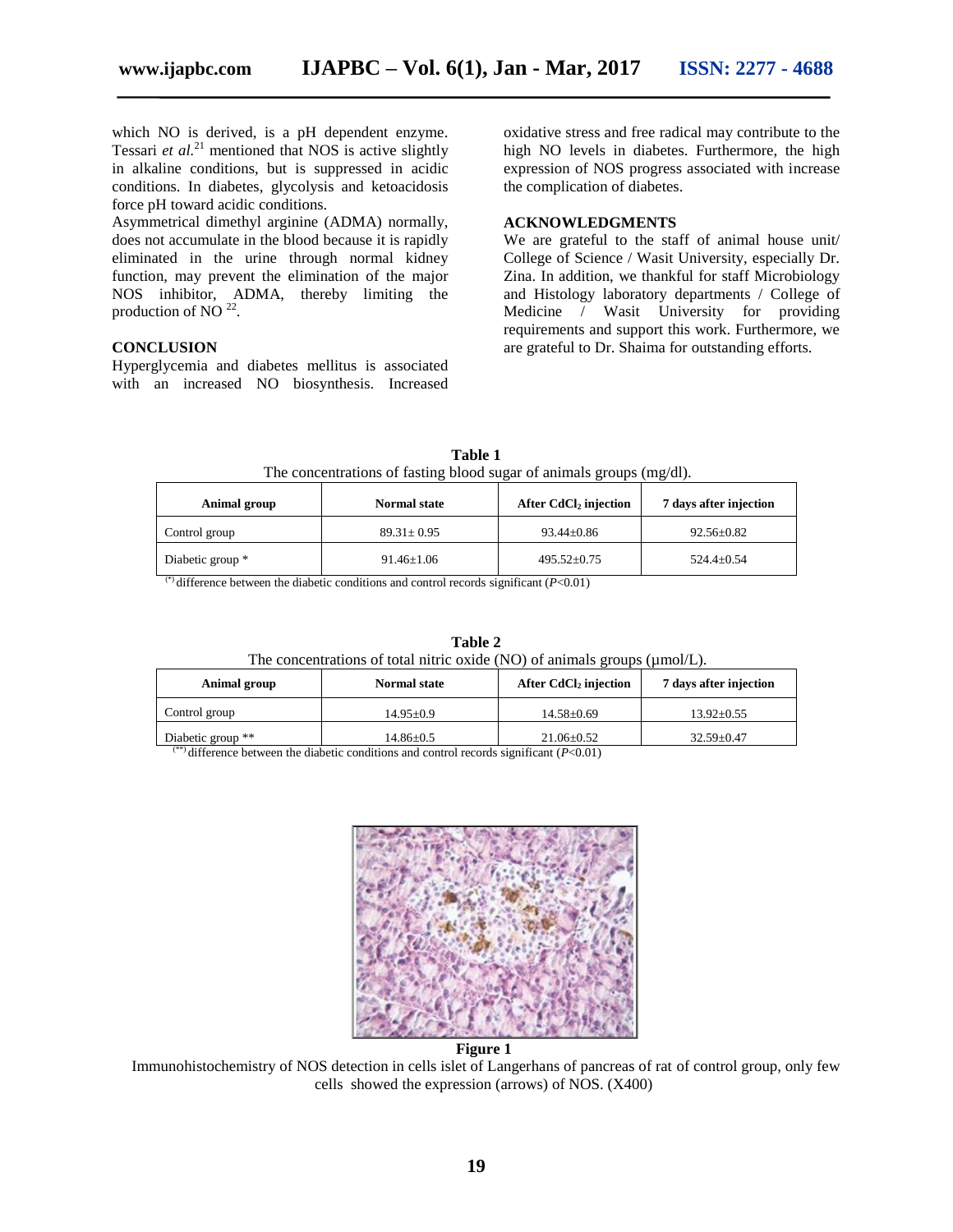

**Figure 2**

immunohistochemistry of NOS detection in cells islet of Langerhans of pancreas of rat of diabetic group after DM induction showed higher expression of NOS in the cells as appeared in brown color (arrows). X400



**Figure 3**

immunohistochemistry of NOS detection in cells islet of Langerhans of pancreas of rat of diabetic group after 10 days of DM induction showed extensive expression of NOS in whole cells within the islets as appeared in brown color (arrows). X400

### **REFERENCES**

- 1. Cnop M, Welsh N, Jonas JC, Jorns A, Lenzen S, Eizirik DL. Mechanisms of pancreatic beta-cell death in type 1 and type 2 diabetes: many differences, few similarities. Diabetes, 2005; 54 (2): S97–S107.
- 2. Kikumoto Y, Sugiyama H, Inoue T, Morinaga H, Takiue K, Kitagawa M, Fukuoka N, Saeki M, Maeshima Y, Wang D, Ogino K, Masuoka N, Makino H. Sensitization to alloxan-induced diabetes and pancreatic cell apoptosis in acatalasemic mice. Bioch. etBioph. Acta. 2010; 1802(2): 240–246
- 3. International expert committee report on the role of the A1C assay in the diagnosis of diabetes . Diabetes care. 2009. 32:1327 – 1334.
- 4. Gwarzo MY, Nwachukui VA, Lateef AO. Prevention of alloxan induced dianbetes mellitus in rat by vitamin a dietary

supplementation. Asian J Anim. Sci. 2010; 4(4):  $190 - 196.$ 

- 5. Szkudelski T. The mechanism of alloxan and streptozotocin action in b-cells of the rat pancreas. Physiol. Res. 2001, 50(6):536–46.
- 6. Elsner M, Tiedge M, Guldbakke B, Munday R, Lenzen S. Importance of the GLUT2 glucose transporter for pancreatic beta cell toxicity of alloxan. Diabet. 2002; 45(11): 45:1542–9.
- 7. Mir MS, Darzi MM, Khan HM, Kamil SA, Sofi AH, Wani SA. Pathomorphological effects of Alloxan induced acute hypoglycaemia in rabbits. Alexandria J of Med. 2013; 49(4): 343– 353.
- 8. Muriel P. regulation of nitric oxide synthesis in the liver. J Appl. Toxicol. 2000, 20(3): 189 – 95.
- 9. Sydow K, Mondon CE, Cooke JP. Insulin resistance: Potential role of the endogenous